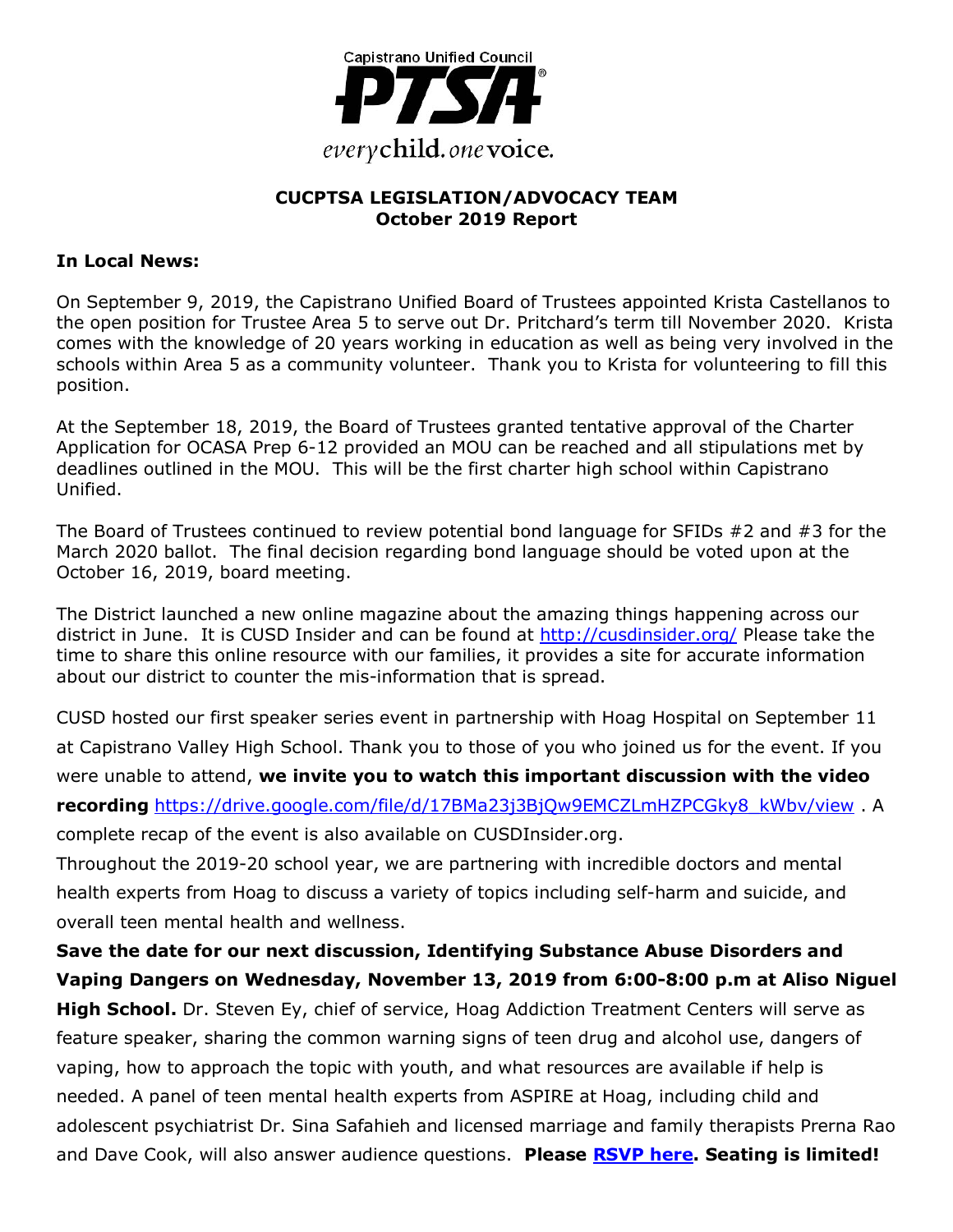Agendas from the most recent Board of Trustee meetings can be found here:

September 25, 2019 – Board Workshop - http://capousdca.schoolloop.com/file/1514016268888/1531973256666/8859102634920148813.pdf September 18, 2019 – Board Meeting - http://capousdca.schoolloop.com/file/1514016268888/1531973256666/1184585069706090120.pdf September 9, 2019 – Special Board Meeting - http://capousdca.schoolloop.com/file/1514016268888/1531973256666/6335829969497524441.pdf August 21, 2019 - Board Meeting -http://capousdca.schoolloop.com/file/1514016268888/1531973256666/7102304698186230701.pdf August 14, 2019 – Board Meeting - http://capousdca.schoolloop.com/file/1514016268888/1455438848279/5804615940164675073.pdf

Minutes and Audio Recordings of Meetings can be found at https://capousdca.schoolloop.com/pf4/cms2/view\_page?d=x&group\_id=1514016268888&vdid=wi10b1qsopu12 s Minutes are listed once approved, audio is typically posted within a day or two of the meeting. Also, on this page are links to 2018-2019 minutes/agendas/audio and previous years.

### **From Fourth District PTA:**

**Sacramento Safari February 24 & 25, 2020** – Registration is now open. Go to http://www.fourthdistrictpta.org/2020-sacramento-safari-registration/ to register. Register by December 16, 2019 to take advantage of the discounted price.

Sacramento Safari is an amazing opportunity to advance your advocacy efforts, meet with other advocates, meet with electeds, and bring our message and issues to Sacramento. Please work with your unit to send a representative to Sacramento Safari this year.

# **Talking Points for Legislative Chairs, September 2019**

Details are in the September issue of the *Advocacy Communicator.*

- Advocating for children is PTA's most important job. Fourth District PTA has a lot of resources to help us with advocacy work in our unit/council. There is an Advocacy Training on Friday, September 20. It's free and open to all PTA members. Who would like to join me?
- This is the second year of the current state legislative session. California State PTA is a co-sponsor of AB 39, which would set a new funding goal for the base grant in the Local Control Funding Formula. The goal is to get the state's per-pupil funding within the top 10 states nationwide, instead of close to the bottom where we have been for many years.
- CAPTA also supports bills that would:
	- o require schools to offer at least one full-day kindergarten,
	- o require later start times for middle and high school,
	- $\circ$  place a new school facilities bond on the March 2020 ballot,
	- o require online training for teachers to support LGBTQ students, and
	- $\circ$  forbid the expulsion of students for disrupting school activities or defying school authority.

You can get information about all of the bills that CAPTA supports at capta.org under Focus Areas – Advocacy.

• California schools are getting about \$6.4 billion more than last year. About \$2 billion of that will be money distributed through the Local Control Funding Formula, which each district decides how to spend. New funding is also designated for specific state priorities, such as increasing the number of children who can attend preschool, adding more science, math, bilingual and special education teachers, especially in high-needs schools, and providing more services for special education children, including those in preschool. The state is also putting about \$400 million in an education Rainy Day Fund.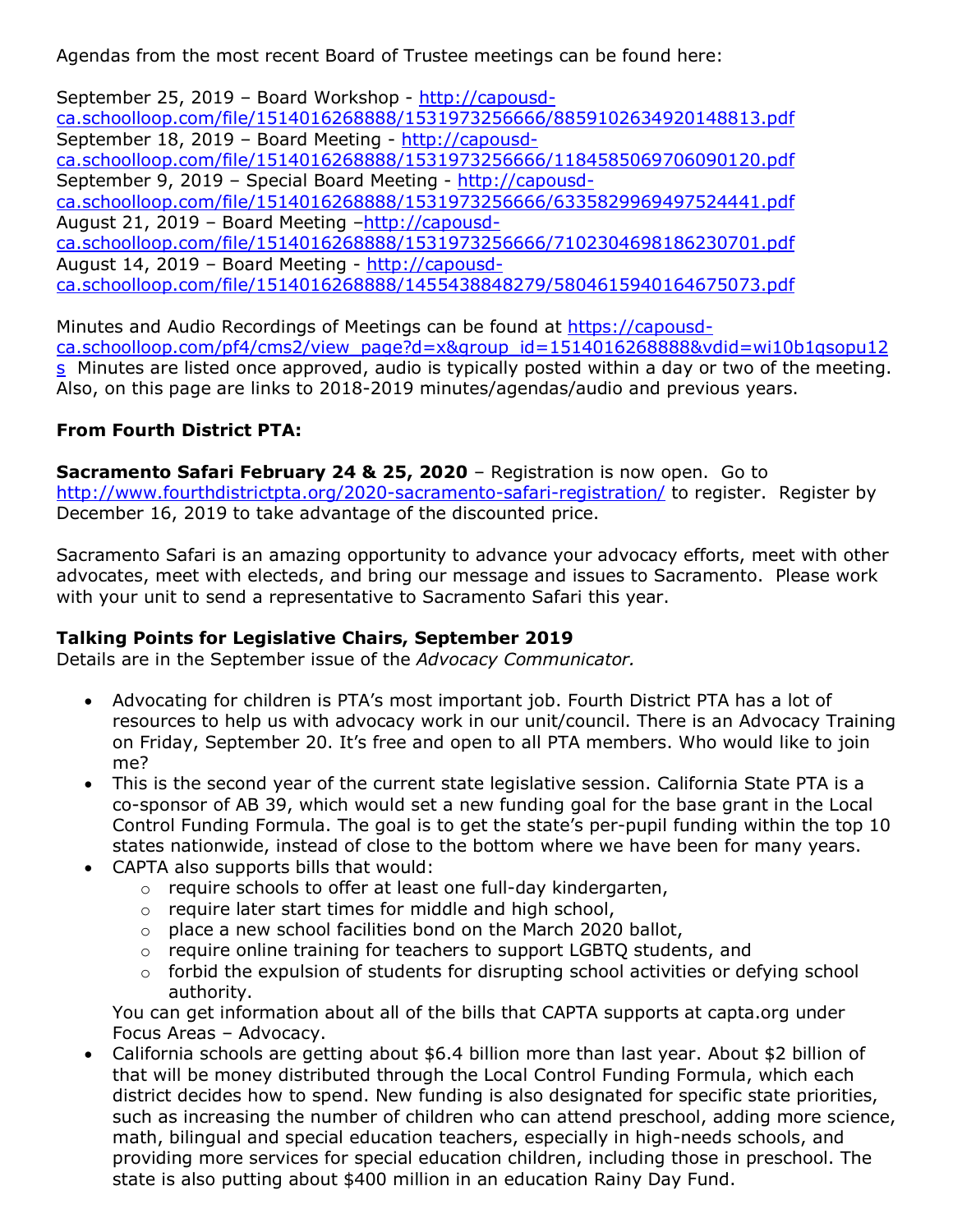- While all of this is good news, California still lags far behind other states in what we spend on K-12 education. CAPTA advocates for adequate funding for our schools and a stable revenue system that would prevent the drastic revenue fluctuations our schools have experienced in past years.
- There is a schedule of all of the advocacy events for the year on page 2 of the *Advocacy Communicator.* The Advocacy Forums are free and open to all PTA members.
- Are we sending someone to Sacramento Safari this year?

Back issues of the Communicator can be found at: http://www.fourthdistrictpta.org/advocacycommunicator/

**Advocacy Training from September 20, 2019** - Here is Mona's report out from the 4<sup>th</sup> District training – please mark your calendars for future  $4<sup>th</sup>$  District Forums.

Advocacy message as PTA, all children have representatives in our PTA to advocate for their education and their well-being.

Gisela Meier – Author of Fourth District PTA Advocacy Communicator

The Communicator is published monthly from September to June. It is provided as an educational tool for our Advocacy Leaders to discuss with their respective units. We begin this September with education funding being a priority issue. Fourth District PTA is following numerous bills presented to our new Governor for signature.

Suzanne Gauntlett – Sacramento Safari Representative

February 24-25, 2020, are the dates for our Fourth District Sacramento visit. Participants must be PTA members and approved by a vote by their units to represent their unit in Sacramento. Orientation is Friday, Feb. 14, 2020. The Sacramento visit theme is "Equity." Register prior to Dec. 17, 2019 as the cost of the trip will increase.

Donna Artukovic – Advocacy Watchdog – Researches all Legislation Presented to the State

Donna provided examples of the bills the PTA districts in our state, research, discuss and take a position of support or opposition. Once this process occurs, presented to our state PTA leaders for an official stance and decision to support or oppose. Donna discussed addressing our legislators and influencing our legislators.

- 1. Why did they become legislators?
- 2. Research how they voted on past issues
- 3. Know your own issue in and out
- 4. Remember their time is precious, keep to two to three issues max
- 5. Be polite consider relating personal stories which they can relate

### Kathy Moffat and Vivien Moreno

Shared past examples of successful advocacy by the PTA. We are the largest advocacy group for children in our country. PTA is entirely made up of volunteers. Our local PTA, District PTA, State PTA to our National PTA, we follow legislation action to our Federal level.

# **CA PTA Monthly Advocacy Calls:**

Join California State PTA Director of Legislation, Shereen Walter, and members of the Legislation Team for monthly calls discussing current info on what is happening in the area of advocacy at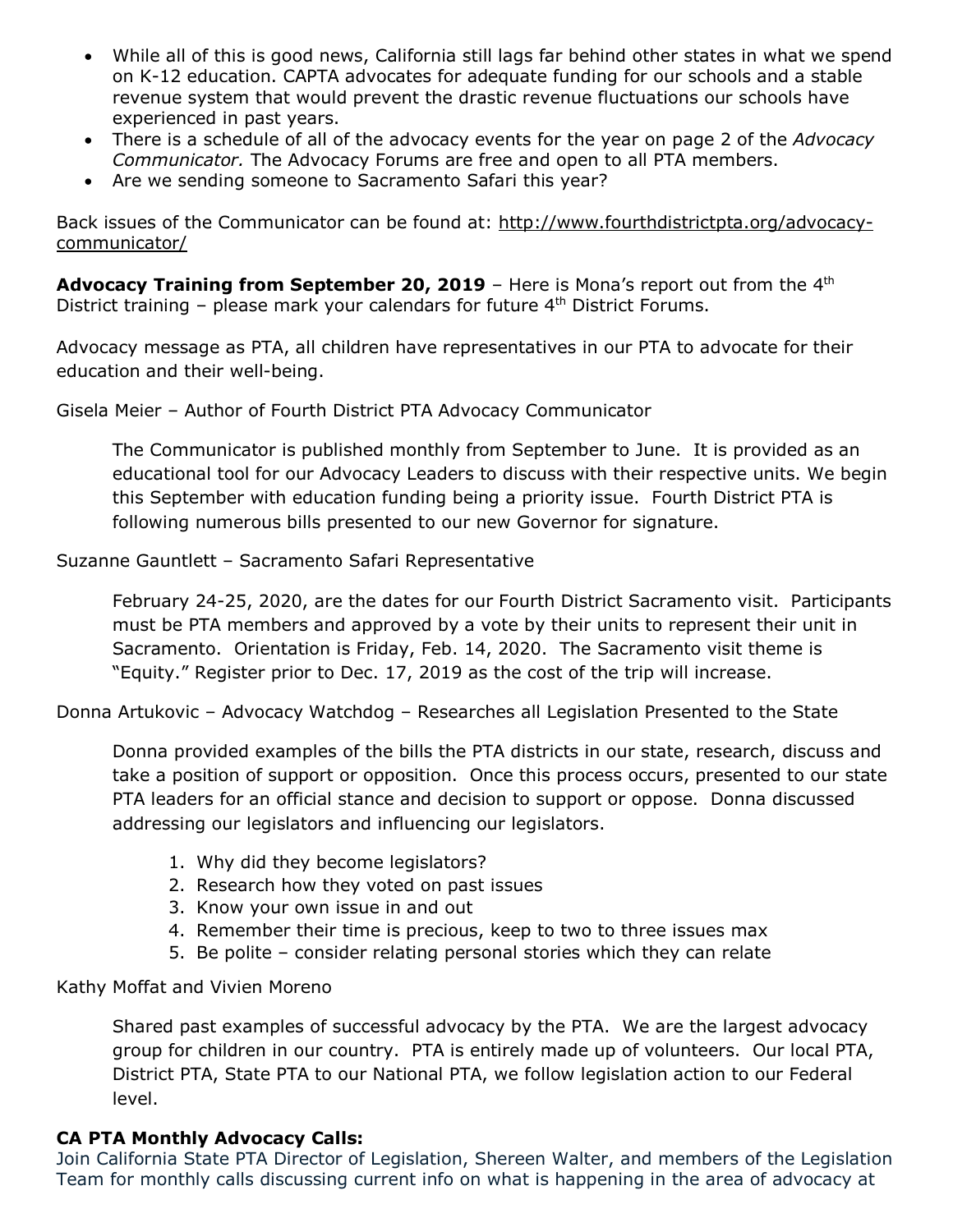the local, state and federal level. Get a chance to hear from other local leaders around the state on how they are advocating in their school and community.

A conference call line has been reserved for every first Wednesday of the following months from  $7 - 8$  p.m.

- October 2, 2019
- November 6, 2019
- December 4, 2019
- February 5, 2020
- March 4, 2020
- April 1, 2020
- May 6, 2020

### **Dial-In Number:** (605) 313-4821 **Participant Access Code:** 604265#

To mute or unmute during the session, press \*6.

If you encounter any phone issues like dropped calls or long periods of silence, please hang up and dial (805) 360-1075. This reroutes you to a different port in their system so you can enter our dial-in number directly.

# **In State News:**

**The California Legislative Session ended on September 13, 2019,** all passed legislation the governor has till October 13 2019, to sign. Here are some of the pieces of legislation that the California PTA supported or opposed this year that became law and ones still awaiting a signature or veto:

# **Signed:**

AB1 (Cooper) Youth Athletics: California Youth Football Act. – signed July 31, 2019.

AB34 (Ramos) Pupils: bullying and harassment prevention information – signed September 12, 2019.

AB272 (Muratsuchi) Pupils: use of smartphones – signed July 1, 2019.

AB379 (Maienschein) Youth athletics: concussion and sudden cardiac arrest prevention protocols – signed August 30, 2019.

AB439 (Stone, Mark) Juveniles: competency – signed July 31, 2019.

AB605 (Maienschein) Special education: assistive technology devices – signed September 5, 2019.

AB988 (Berman) Teacher Credentialing: out-of-state prepared teachers: education specialist credential – signed July 12, 2019.

ACR8 (Weber) Restorative Practices in School Awareness Month – signed April 22, 2019.

SB39 (Hill) Tobacco products – signed September 16, 2019

SB126 (Leyva) Charter schools – signed March 5, 2019.

SB200 (Monning) Safe and Affordable Drinking Water Fund – signed July 24, 2019.

SB276 (Pan) Immunizations: medical exemptions – signed September 9, 2019.

SB419 (Skinner) Pupil discipline: suspensions: willful defiance – signed September 9, 2019.

SCR24 (Leyva) Arts Education Month – signed April 25, 2019.

# **Enrolled (awaiting signature or veto by October 13, 2019):**

AB16 (Rivas, Luz) Homeless children and youths: reporting

AB28 (Obernolte) High school diplomas: State Seal of STEM

AB48 (O'Donnell) Education finance: school facilities: Kindergarten-Community Colleges Public Education Facilities Bond Acts of 2020 and 2022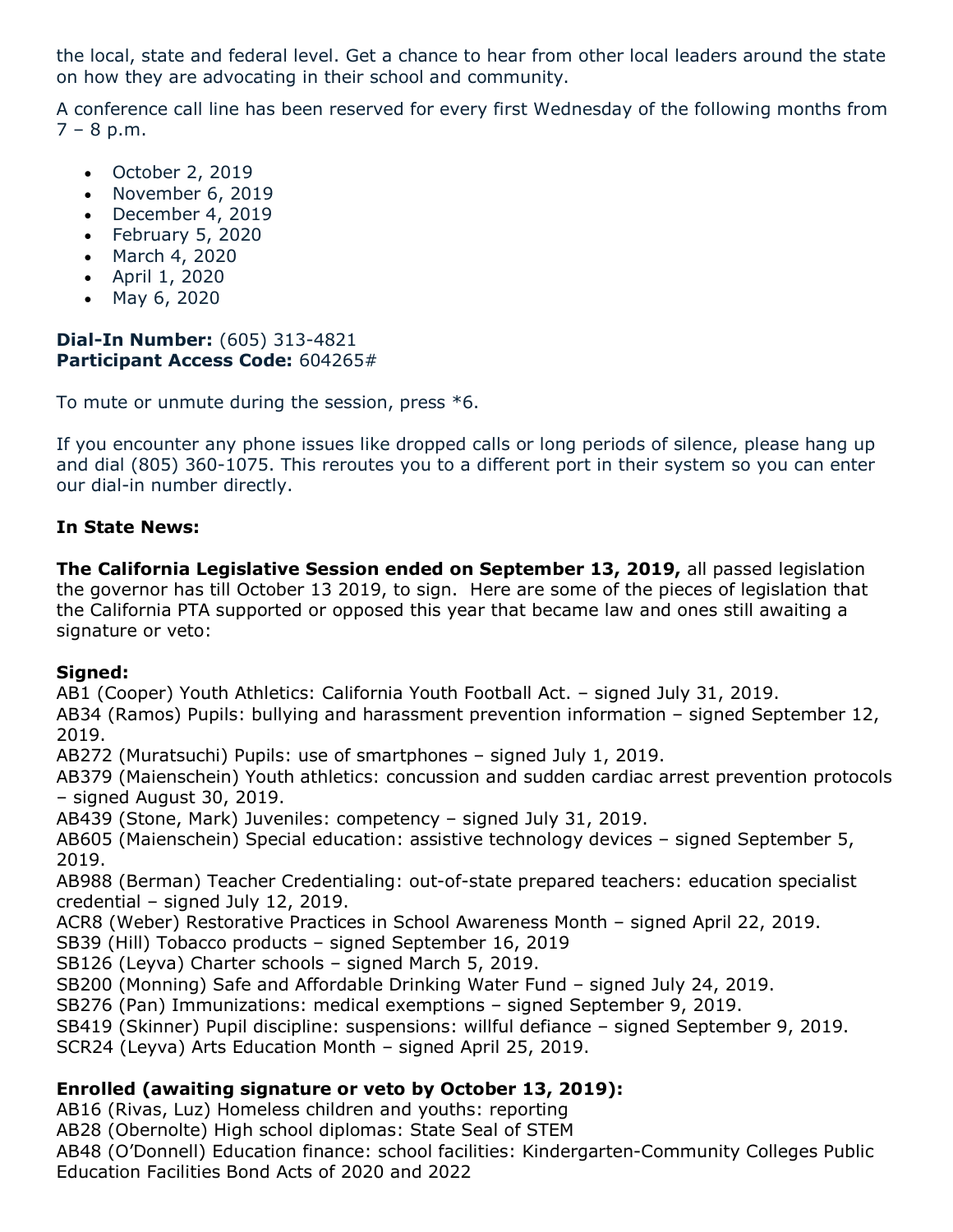AB65 (Petrie-Norris) Coastal protection: climate adaption: project prioritization

AB175 (Gipson) Foster care: rights

AB197 (Weber) Full-day kindergarten

AB 211 (Calderon) Personal income taxes: deduction: California qualified tuition program (opposed by CAPTA).

AB218 (Gonzalez) Damages: childhood sexual assault: statute of limitations

AB258 (Jones-Sawyer) Pupil health: School-Based Pupil Support Services Program Act.

AB493 (Gloria) Teachers: in-service training: lesbian, gay, bisexual, transgender, queers, and questioning pupil resources

AB842 (Limon) Child nutrition: school, childcare, and preschool meals

AB967 (Smith) Local control and accountability plans

AB1085 (McCarty) After school programs: substance use prevention: funding: cannabis revenue. AB1127 (Rivas Luz) Interdistrict attendance: prohibition on transfers by a school district of residence.

AB1165 (Bauer-Kahan) Child custody: supervised visitation

AB1214 (Melendez) School employees: training: cardiopulmonary resuscitation

AB1240 (Weber) School accountability: local control and accountability plans: state priorities: pupil achievement

AB1303 (O'Donnell) California Career Technical Education Incentive Grant Program: Strong Workforce Program

AB 1319 (Arambula) Migrant education: pupil residency

AB1322 (Berman) School-based health programs

AB1505 (O'Donnel) Charter schools: petitions

AB1507 (Smith) Charter schools: location: resource center

SB225 (Durazo) Citizens of the state

SB265 (Hertzberg) Pupil meals: child hunger prevention and fair treatment act of 2017.

SB 328 (Portantino) Pupil attendance: school start time

SB377 (McGuire) Juveniles: psychotropic medications: medical records

SB390 (Umberg) School districts and community college districts: school security officers and security guards

SB394 (Skinner) Criminal procedure: diversion for primary caregivers of minor children

SB428 (Pan) Pupil health: school employee training: youth metal health first aid

SB468 (Jackson) Taxation: tax expenditures: California Tax Expenditure Review Board

SB495 (Durazo) Child custody

SB586 (Roth) College and Career Access Pathways partnerships

SB716 (Mitchell) Juveniles: delinquency: postsecondary academic and career technical education

**Census 2020** – In April 2020, the next US Census taking happens. It is important for an accurate count to occur. The results of the Census impact school funding from the federal level, apportionment of seats within the state and federal elected houses, and helps decide where new infrastructure is built. Here is a helpful site for all things Census: https://occensus.org/

California State PTA is proud to co-sponsor SB 328 (Portantino), which would require that high

schools in California start classes no earlier than 8:30 a.m. – and no earlier than 8 a.m. for

middle schools – in order to help students succeed. *We need your help to get SB 328 passed* 

# *in the State Assembly!*

Based on recommendations of the American Academy of Pediatrics and the Centers for Disease Control, SB 328 would require middle and high schools to start later in order to align school schedules to the biological sleep rhythms of adolescents, whose sleep-wake cycles begin to shift up to two hours later at the start of puberty.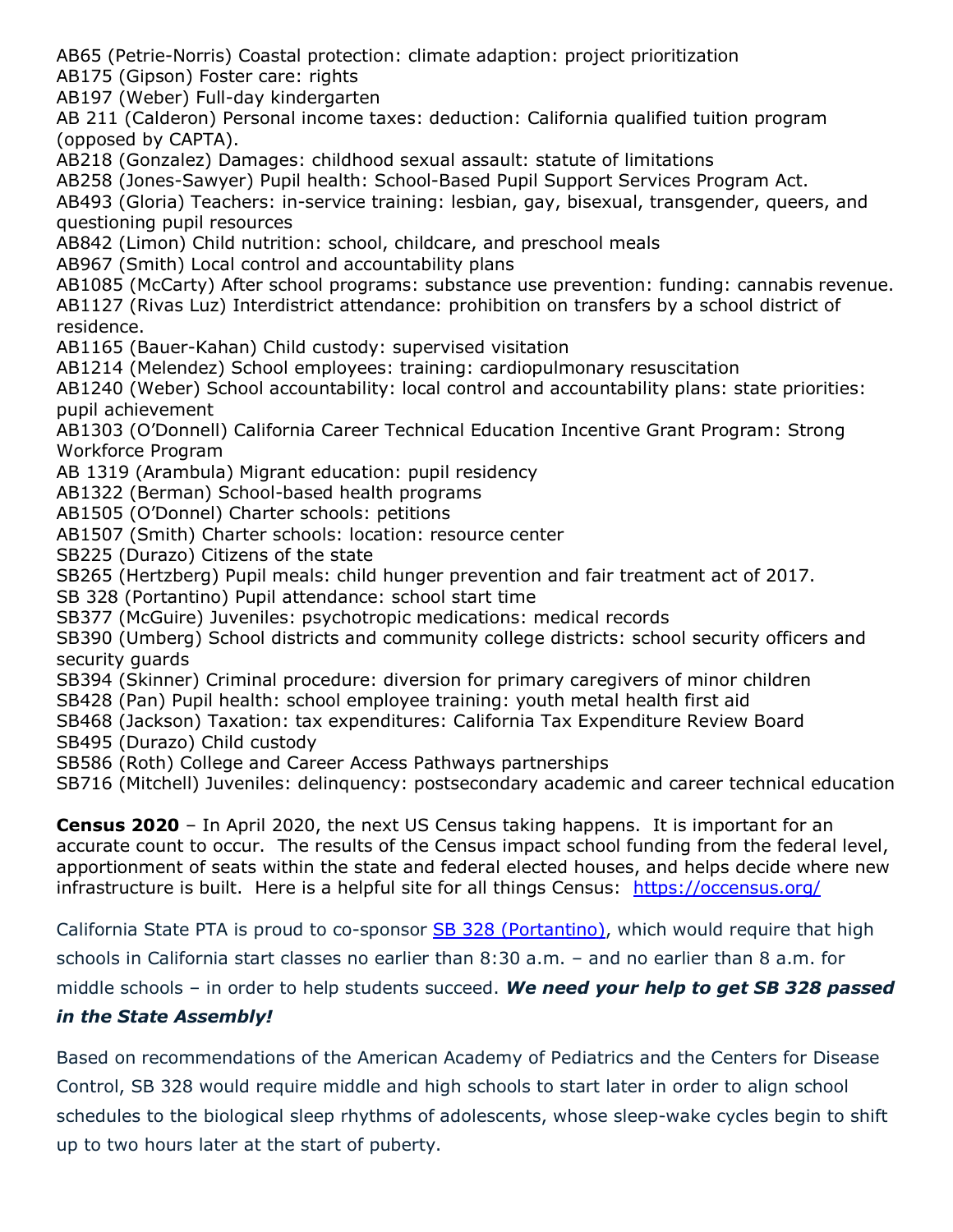*"The research is clear that adolescents who get enough sleep have a reduced risk of being overweight or suffering depression, are less likely to be involved in automobile accidents, and have better grades, higher standardized test scores and an overall better quality of life,"* said pediatrician Judith Owens, MD, FAAP, lead author of the policy statement, "School Start Times for Adolescents, published in the September 2014 issue of Pediatrics.

*"Studies have shown that delaying early school start times is one key factor that can help adolescents get the sleep they need to grow and learn."*

**Let Them Sleep: AAP Recommends Delaying Start Times of Middle and High Schools to Combat Teen Sleep Deprivation** press release from American Academy of Pediatrics dated 8/25/2014 – Studies show that adolescents who don't get enough sleep often suffer physical and mental health problems, an increased risk of automobile accidents and a decline in academic performance. But getting enough sleep each night can be hard for teens whose natural sleep cycles make it difficult for them to fall asleep before 11pm – and who face a first-period class at 7:30am or earlier the next day. Read the complete press release at: https://www.aap.org/enus/about-the-aap/aap-press-room/Pages/Let-Them-Sleep-AAP-Recommends-Delaying-Start-Times-of-Middle-and-High-Schools-to-Combat-Teen-Sleep-Deprivation.aspx

**State Legislature approves later start times for California middle, high school students – Now up to Gov. Newsom to decide whether to sign or veto measure** by Theresa Harrington - Although the bill originally banned both middle and high schools from starting before 8:30 a.m., Sen. Anthony Portantino, D-San Fernando Valley, agreed to amendments in May that would allow middle schools to start at 8 a.m. while keeping high school start times at 8:30 a.m., to give districts more flexibility in scheduling buses. The bill exempts rural districts because of bus scheduling challenges. Start times would exclude "zero periods," which are optional courses offered by some schools before the regular school day begins. The implementation period has also been stretched to three years to give districts time to prepare for the changes. Read the complete article at: https://edsource.org/2019/revised-bill-proposeslater-school-start-times-for-california-middle-high-school-students/

**Gov. Newsom must decide whether to expand ban on student suspensions for 'willful defiance'** by Louis Freedberg – For state Sen. Nancy Skinner, D-Berkeley, the issue is clear-cut: no student should be pushed out of school for relatively minor misbehavior. If students aren't in school, she says, they can't learn – and are more likely to end up in deeper trouble, or even ending up in the "school to prison pipeline." Read the complete article at https://edsource.org/2019/gov-newsom-to-decide-whether-to-expand-ban-on-studentsuspensions-for-willful-defiance/ - On September 9, 2019, Governor Newsom signed this legislation into law. It takes effect on July 1, 2020.

**From the CA PTA:** Governor Newsom signed SB 419 (Skinner) which prohibits school districts from suspending a student in grades 4 and 5 for disrupting school activities or otherwise willfully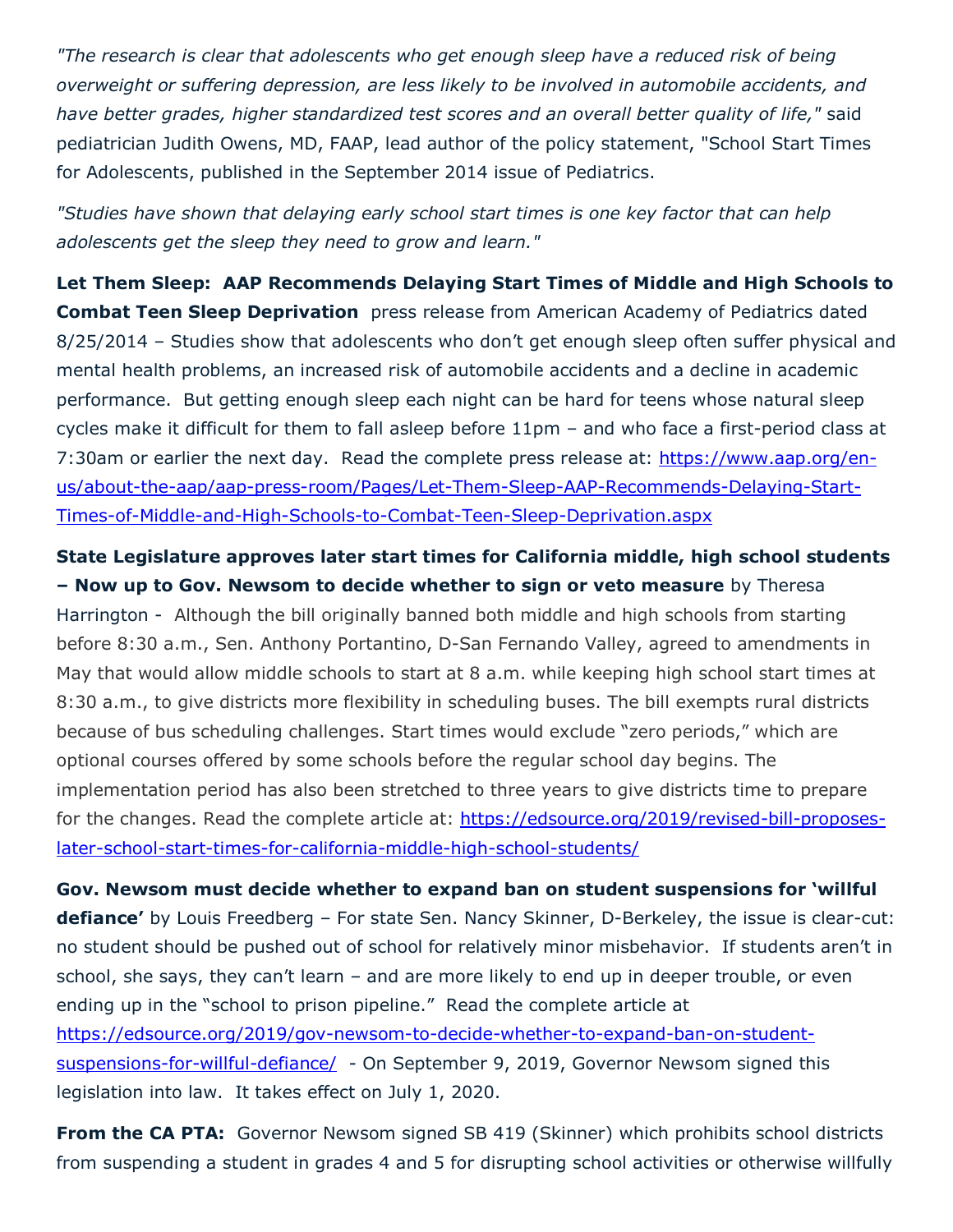defying school staff. The prohibition extends to students in grades 6 – 8 through July 1, 2025. This gives districts an opportunity to assess the effectiveness of the prohibition for middle school students. These prohibitions apply to charter schools as well. Presently it is unlawful to suspend a child in K-3 for the same reasons.

Teachers are still able to suspend pupils from class for the day and the following day for disruptive behavior or willful defiance. A student suspended from class does not leave school but is sent to a room where extra help is available. The bill encourages principals to provide alternatives to suspensions using research-based frameworks with strategies that are age appropriate and address specific misbehavior. The bill intends for schools to use strategies that help students gain critical social and emotional skills.

According to Senator Skinner, the author of the bill, "an overwhelming body of research confirms that suspending students at any age fails to improve student behavior and greatly increases the likelihood that the students will fail, be pushed out of school, and /or have contact with the juvenile justice system."

CAPTA, along with over 40 other groups, including the American Academy of Pediatrics, Association of California School Administrators (ACSA) and Children Now also supported this bill.

**The Governor signed AB605** - Special Education: assistive technology devices on September 5, 2019. This legislation requires local educational agencies to allow students the use of schoolpurchased assistive technology devices at the student's home or in other settings if the student's individual education plan (IEP) team determines that the device is needed. Read the complete text of the law at:

### http://leginfo.legislature.ca.gov/faces/billNavClient.xhtml?bill\_id=201920200AB605

**The Governor signed SB276 and SB714** – enacting sweeping new restrictions on medical exemptions for vaccines under bills signed by Gov. Gavin Newsom on Monday, despite nearconstant protests in the state Capitol that resulted in arrests after opponents blocked entrances to the statehouse and temporarily shut down legislative sessions. Read the complete article at: https://www.latimes.com/california/story/2019-09-09/vaccine-critics-swarm-sacramento-aseffort-to-scrutinize-child-exemptions-moves-forward

**Gov. Newsom, lawmakers strike deal on \$15 billion education construction bond – Low-property wealth districts to get a slightly bigger share of the money** by John Fensterwald – After intensive down-to-the-wire negotiations, legislative leaders and staff from the governor's office have agreed on legislation to place a \$15 billion preschool, K-12, and higher education construction bond before the voters in March 2020. Read the complete article at: https://edsource.org/2019/gov-newsom-lawmakers-strike-deal-on-15-billion-educationconstruction-bond/

**How much would it cost to adequately fund schools in California?** By Yuxuan Xie, Daniel J. Willis, and John Fensterwald – California school districts need to significantly increase their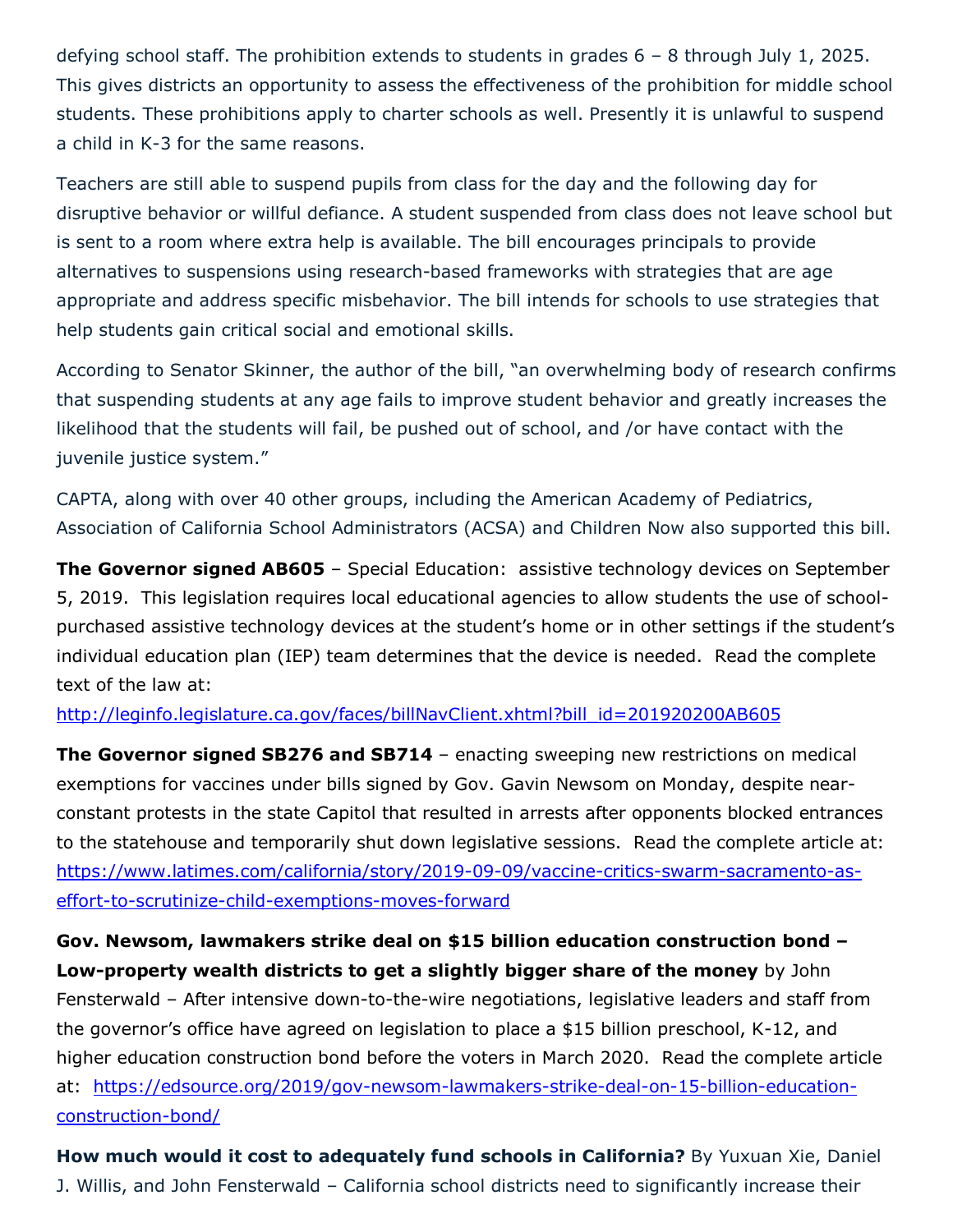education spending to ensure that students have adequate resources and support to provide the state's content standards and meet its academic goals. Based on 2016-17 numbers, funding schools adequately to meet these goals would have required a 38 percent increase in spending, or \$25.6 billion. That would mean an average increase of \$4,686 per student in that year, although the amount would vary by school district. Read the complete article at: https://edsource.org/2019/how-much-would-it-cost-to-educate-children-in-california/

### **At the National Level:**

**More states requiring mental health education** by Lucy Hood – Experts recommend beginning as early as kindergarten, with a focus on age-appropriate instructional practices in areas like reducing stigma and obtaining and maintaining good mental health. Read the complete article at: https://www.educationdive.com/news/more-states-requiring-mental-healtheducation/

**Schools take steps to confront illnesses tied to vaping amid fatalities** by Naaz Modan – As vaping becomes increasingly popular among high-schoolers, so does concern about its health consequences. Originally introduced into the market as a harm-reduction alternative for adults addicted to nicotine, vaping has taken off as a common practice among teens, who are more likely to progress to using combustible cigarettes within a year of use. Read the complete article at: https://www.educationdive.com/news/schools-take-steps-to-confront-illnesses-tied-tovaping-amid-fatalities/

**Bay Area parents, schools mobilize against teen vaping: 'We have quite a fight ahead of us'** by Jill Tucker – His high school friends would inhale the sweet or minty vapor from their Juul and joke about how close society came to convincing kids to stay away from cigarettes, said one San Francisco teenager. – No one smoked regular cigarettes anymore, said the now college student, who asked not to use his real name because using e-cigarettes is illegal for someone his age. But then he discovered Juul, a vaping device filled with a nicotine-based liquid. He tried it a couple of times, he said, but it caused headaches. Read the entire article at: https://www.sfchronicle.com/bayarea/article/Bay-Area-parents-teachers-mobilize-against-teen-14420415.php

**School districts deploy vaping sensors in e-cig crackdown** by Natalie Gross – The hazards of vaping have gained national attention in recent months as a spike in related illnesses have led advocates, lawmakers and even the president to decry the industry. And now, administrators and school leaders are grappling with how to properly address it in their local schools. School districts in at least three states – Ohio, Illinois, and New Jersey – have installed sensors to detect smoke from e-cigarettes. North Carolina could be next, as the state's attorney general weighs the options of securing state funds to implement the technology. Read the entire article at: https://www.educationdive.com/news/school-districts-deploying-vaping-sensors-in-e-cigcrackdown/

# **From the National PTA:**

**National PTA Endorses the Funding Early Childhood is the Right IDEA Act** Introduced by Representative Mark DeSaulnier (D-CA-11), this bipartisan bill H.R.4107 seeks to authorize millions of dollars in increases over the next five years for both the Preschool Program (Section 619) and Infants and Toddlers with Disabilities (Part C) of the Individuals with Disabilities Education Act. PTA believes that the federal government should meet its funding commitment for children in special education including at the toddler and preschool levels. Here is a link to the position paper by the National PTA on Education of Children with Special Needs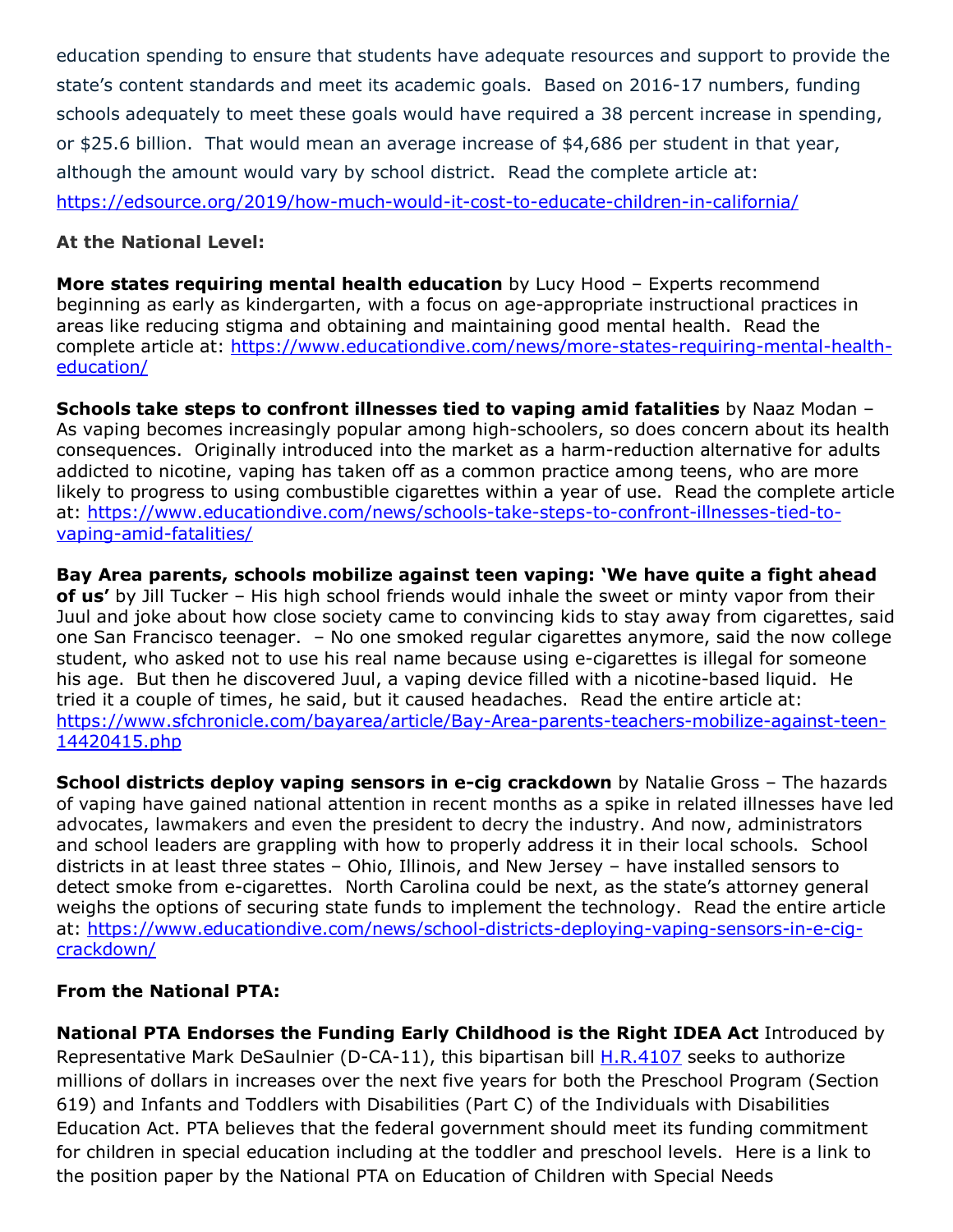https://www.pta.org/docs/default-source/files/advocacy/position-statements/education-ofchildren-with-special-needs-ps.pdf .

### **Advocacy letters for National PTA:**

Please visit the Take Action site https://www.pta.org/home/advocacy/take-action to send a letter to your Congress members on the issues of the day/week/month. Here you can keep upto-date on the latest issues the National PTA is supporting or opposing.

The 116<sup>th</sup> Congress is considering the following legislation items. The National PTA is supporting (green checkmarks) or opposing (red x) the following items:

# **Child Health and Safety**

 $\bullet$ 

H.R. 5: Equality Act | 116th Congress (2019-2020)

H.R. 662: REACH Act | 116th Congress (2019-2020)

H.R. 852: Get the Lead Out of Schools Act | 116th Congress (2019-2020)

H.R. 2311: Anti-Lunch Shaming Act of 2019| 116th Congress (2019-2020)

H.R. 2599: Suicide and Threat Assessment Nationally Dedicated to Universal Prevention Act of 2019| 116th Congress (2019-2020)

H.R. 3451: To protect children affected by immigration enforcement actions 116th Congress (2019-2020)

H.R. 3452: To amend part E of title IV of the Social Security Act to ensure that immigration status alone does not disqualify a parent, legal guardian, or relative from being a placement for a foster child, to authorize discretion to a State, county, or other political subdivision of a State to delay filing for termination of parental rights in foster care cases in which an otherwise fit and willing parent or legal guardian has been deported or is involved in (including detention pursuant to) an immigration 116th Congress (2019-2020)

H.R. 4019: To protect and educate children about the dangers of e-cigarettes and other electronic nicotine delivery systems, and for other purposes 116th Congress (2019-2020)

H.R. 4381: To effectively staff the public elementary schools and secondary schools of the United States with school-based mental health services providers| 116th Congress (2019-2020)

S. 788: A bill to prohibit discrimination on the basis of sex, gender identity, and sexual orientation, and for other purposes | 116th Congress (2019-2020) S. 1119: A bill to amend the Richard B. Russell National School Lunch Act to prohibit the stigmatization of children who are unable to pay for meals | 116th Congress (2019-2020)

S.1832: A bill to protect and educate children about the dangers of e-cigarettes and other electronic nicotine delivery systems and for other purposes 116th Congress (2019-2020)

S. 2097: Protecting Sensitive Locations Act 116th Congress (2019-2020) S.2492: Suicide Training and Awareness Nationally Delivered for Universal Prevention Act of 2019| 116th Congress (2019-2020)

S. 2499: A bill to effectively staff the public elementary schools and secondary schools of the United States with school-based mental health services providers| 116th Congress (2019-2020)

Ø

# **Education Technology and Student Data Privacy**

H.R. 1693: To require the Federal Communications Commission to make the provision of Wi-Fi access on school buses eligible for E-rate support 116th Congress 2019-2020 S. 558: CAMRA Act| 116th Congress (2019-2020) S.738: A bill to require the Federal Communications Commission to make the provision of W-Fi access on school buses eligible for E-rate support |116th Congress (2019-2020 $\blacksquare$